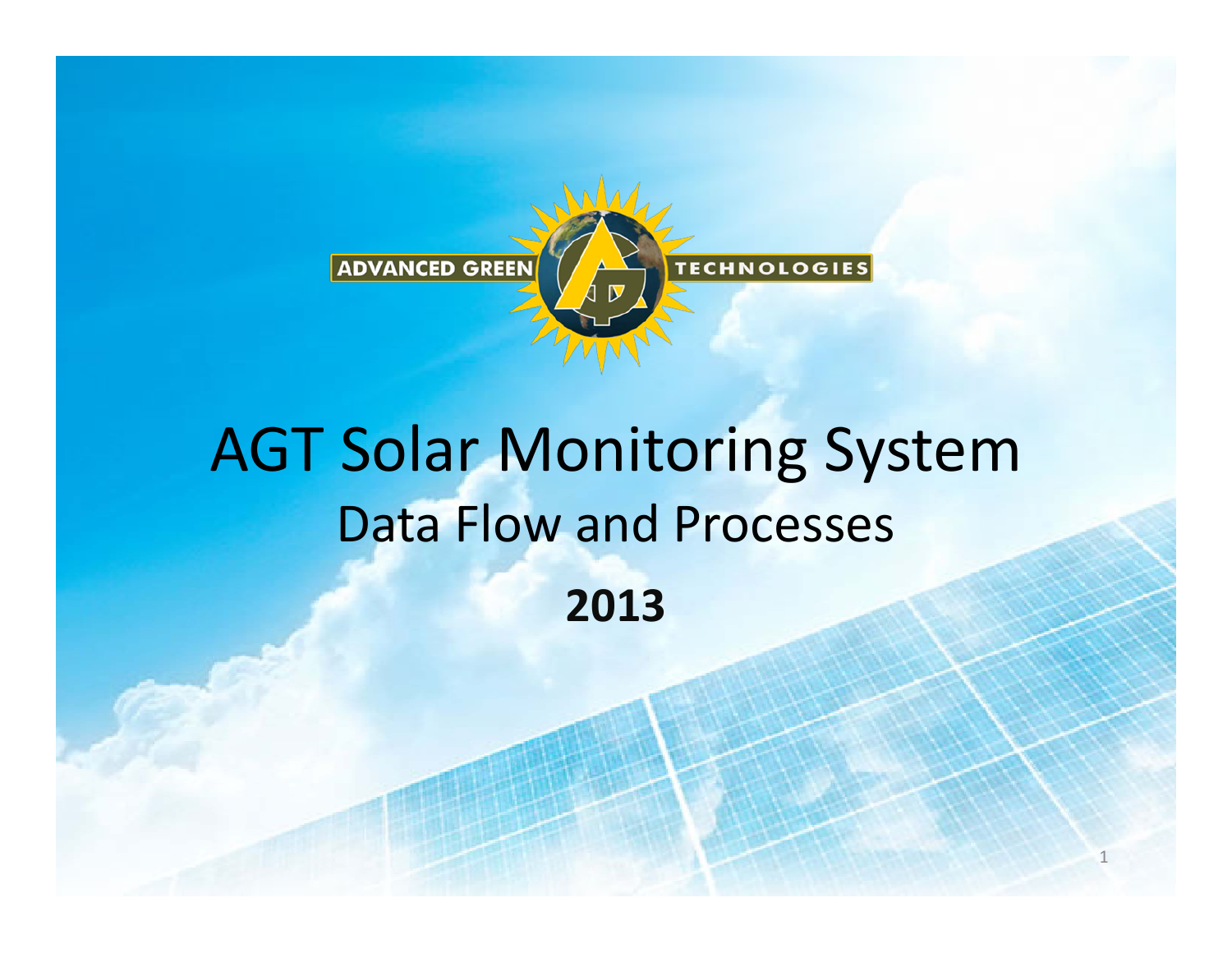### OVERVIEW

- • One or more inverters at the client site connect to <sup>a</sup> local "data logger" device that collects their performance data and stores it onsite for <sup>a</sup> limited period of time.
- • Periodically (typically every 15 minutes), certain data fields — depending on the logger — are communicated to <sup>a</sup> server on the Internet.
- •For now, the data are restricted to high-level information such as the operating state of the inverters and interval kW and kWh statistics that are sufficient to drive the current SMS "dashboard". Revenue‐grade devices can collect many additional data points for more comprehensive reporting in the future.
- •Data loggers like the PVP and SMA devices will "push" the data to the server at set intervals.
- • Those such as the TRSun have to be queried *from* the server and the data values are "pulled" instead. One problem with this approach is that it requires external access into <sup>a</sup> (usually) secure corporate network in order to retrieve the data.
- • The diagrams on the following pages give <sup>a</sup> high‐level view of the path of the data, along with the fields that are currently available for reporting.
- • The typical fault points are:
	- – $-$  Failures in the PV panels or inverters so that data cannot be connected to the logger
	- –Problems in the inverter such that the logger detect <sup>a</sup> problem
	- –Failures in the logger or its local (client site) connection to the Internet so that it cannot upload the data
	- –Issues with the site's Internet Service Provider (ISP) or other general Internet disruptions
	- –Outages or processing delays in the 3<sup>rd</sup> party (e.g., PVP) intermediate server
	- –Outages or processing delays in the AGT server
	- –Connectivity problems or failure of the SMS display computer
- • The issues above that generate automated SMS Error Alerts are reviewed in the page entitled "Solar Monitoring System Error Codes"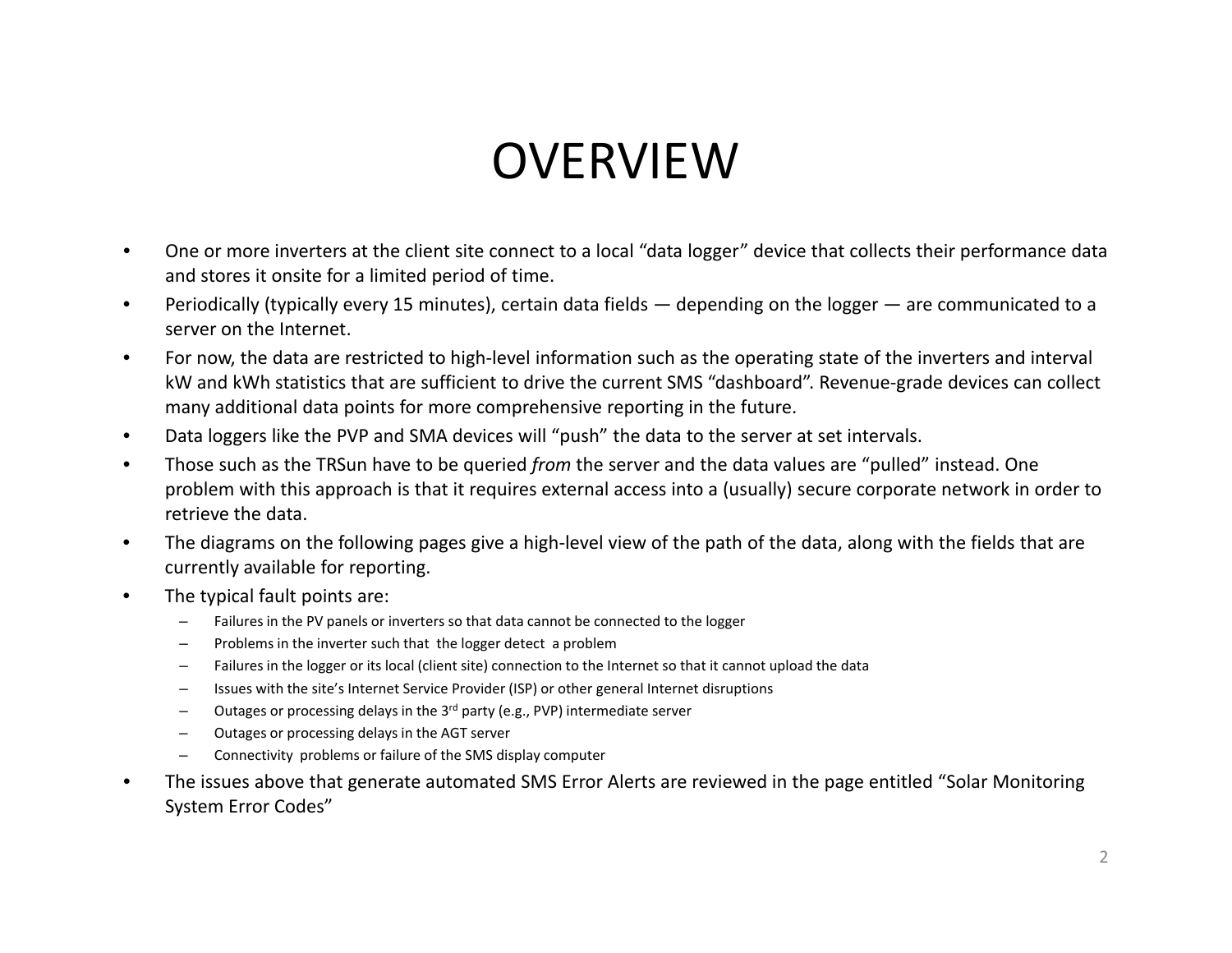#### PV Powered

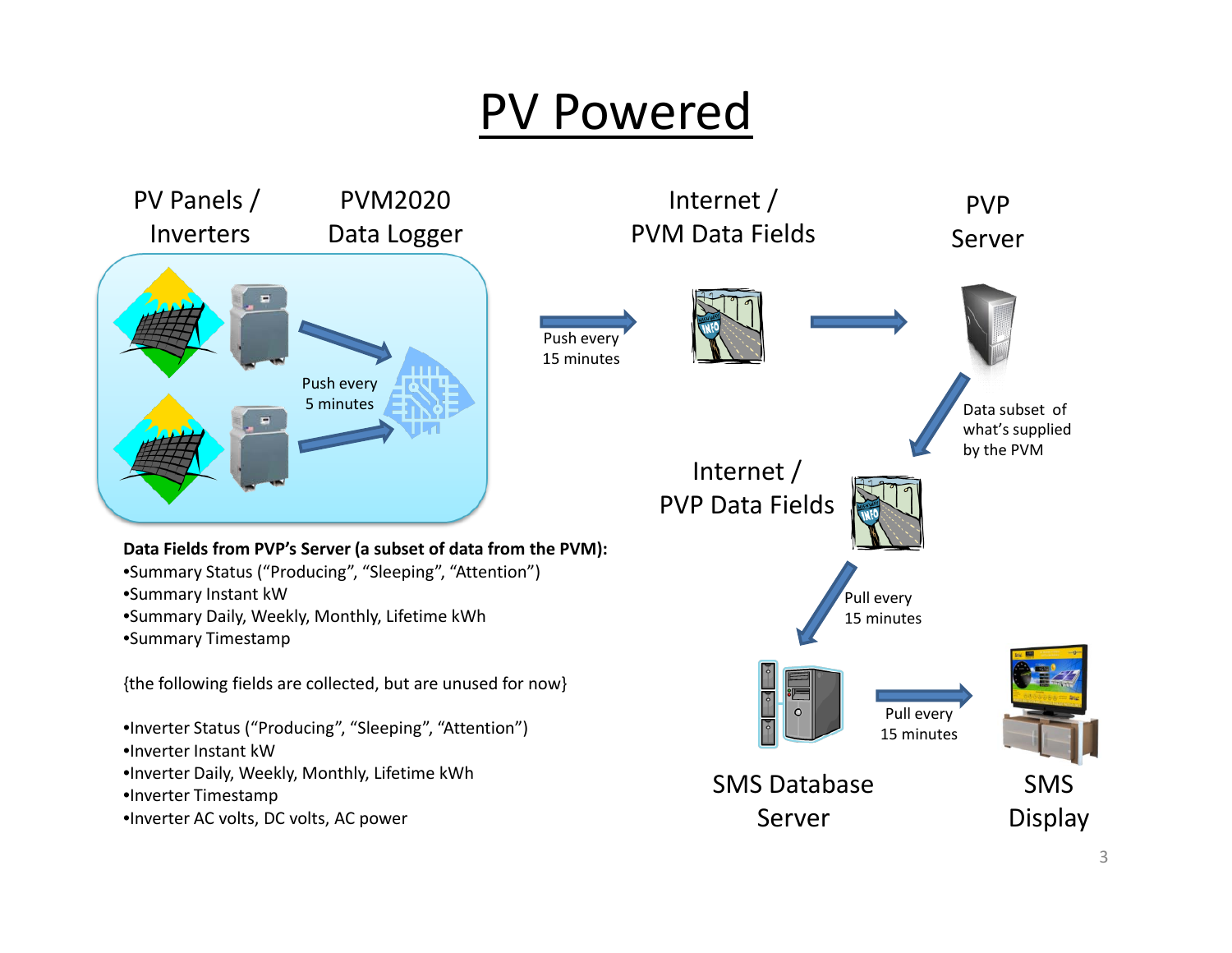## SMA Solar Technology

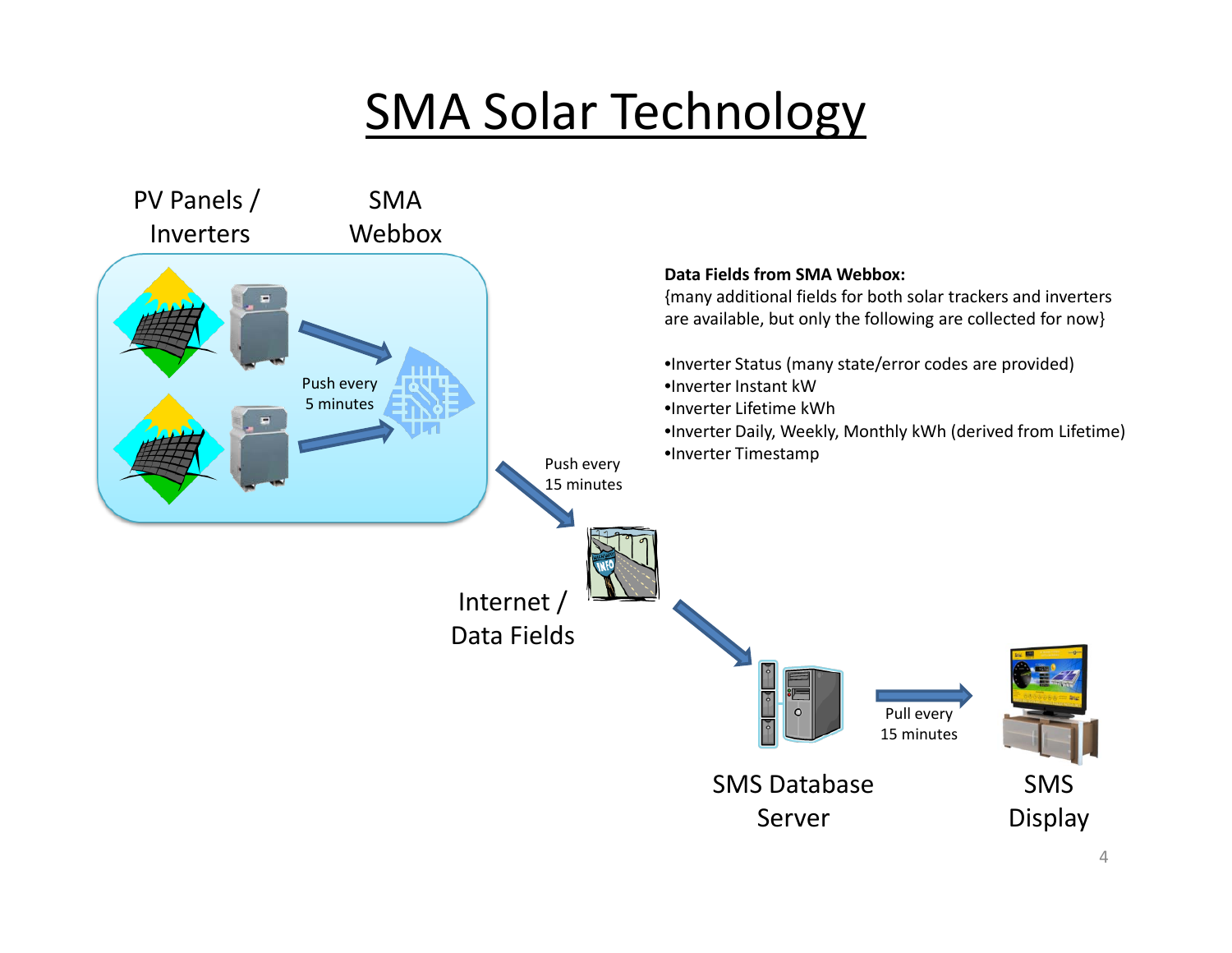### Obvius Data Logger\*

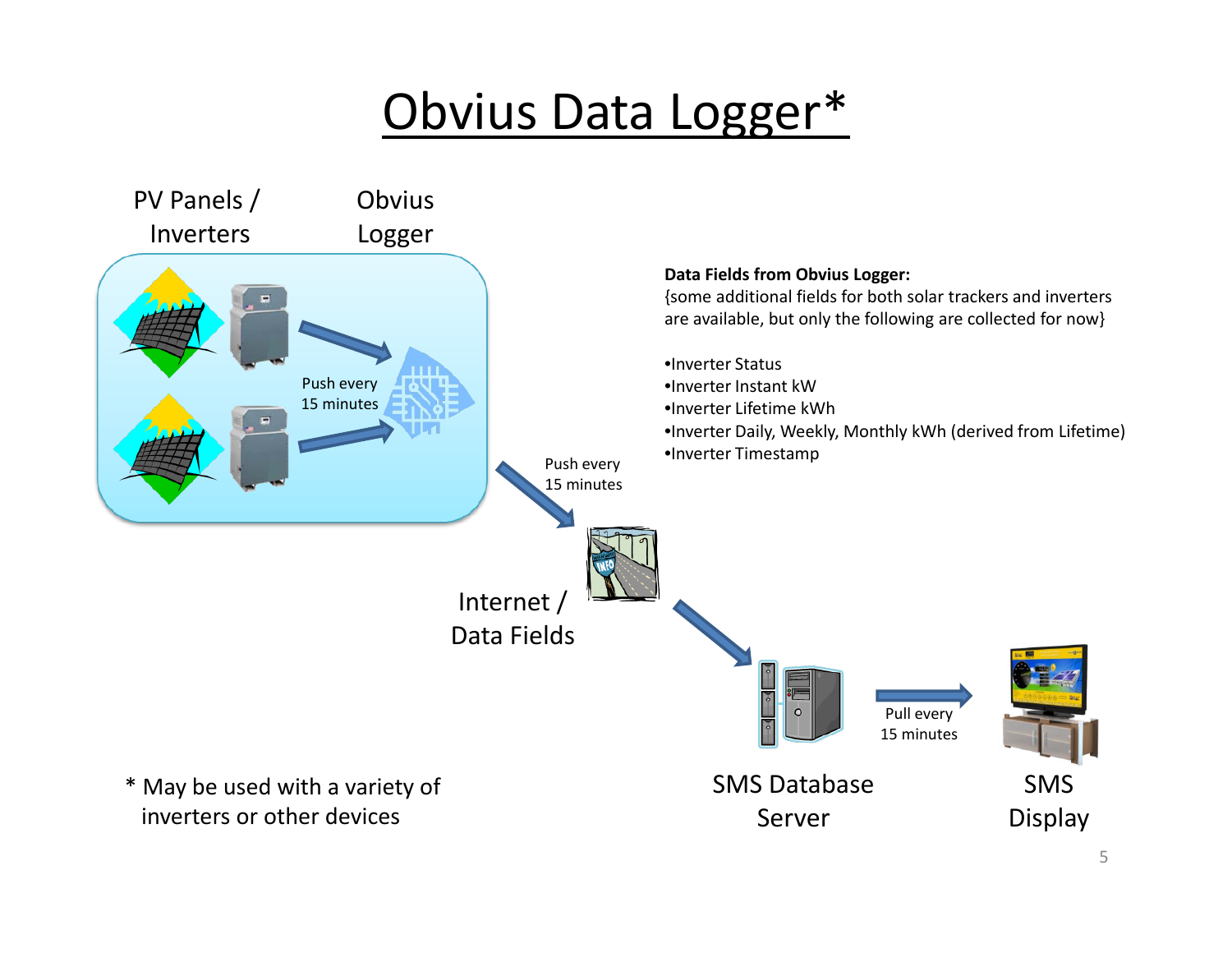### Energy Tracker Meter\*

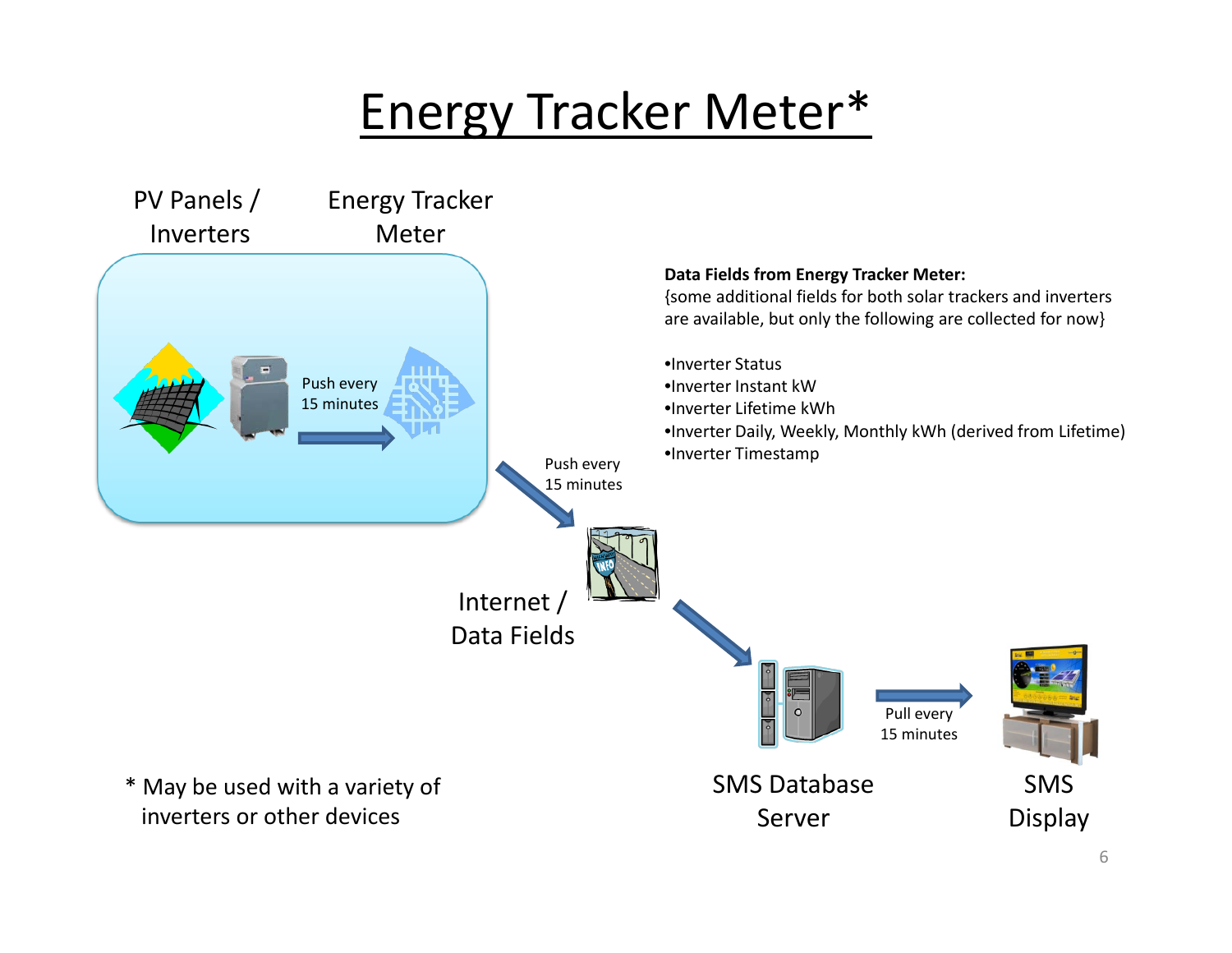### SOLAR MONITORING ERROR CODES

| <b>Error Type</b>                                                       | <b>Description</b>                                                                                                                                                                                                                       | Action / Response                                                                                                                                                                                                                                        |
|-------------------------------------------------------------------------|------------------------------------------------------------------------------------------------------------------------------------------------------------------------------------------------------------------------------------------|----------------------------------------------------------------------------------------------------------------------------------------------------------------------------------------------------------------------------------------------------------|
| A. System State = 'Attention'                                           | The entire PV system may be producing, but at least one<br>inverter is offline.                                                                                                                                                          | This may be a transient condition, but more than one<br>occurrence should be pursued with the inverter company.                                                                                                                                          |
| B. 'Sleeping' during "day"                                              | The system is reporting that it's operational, but is not<br>producing power. "Day" is defined as more than 3 hours<br>after sunrise and more than 3 hours before sunset.                                                                | This may be caused by local weather conditions that prevent<br>sufficient light from falling on the solar panels. Check the<br>"Weather" column in the Solar Client List. Monitor during the<br>day. Pursue with inverter company if condition persists. |
| C. Instant Power = $0$ during "day",<br>E. Zero power while 'Producing' | The logger is communicating with the server that the<br>system is active, but there is no power being reported.                                                                                                                          | Monitor, and pursue with the inverter company if condition<br>persists.                                                                                                                                                                                  |
| F. Daily Power = $0$                                                    | The data accumulator module is not reporting cumulative<br>'daily' power generation anytime from > 3 hours after<br>sunrise until midnight. May occur if very low kW output at<br>beginning of day doesn't reach 1 kWh.                  | Monitor, confirm that conditions should be allowing power<br>accumulation and pursue with inverter company if condition<br>persists.                                                                                                                     |
| G. Weekly Power = $0$ , or<br>H. Weekly Power = $0$ after sunrise       | No cumulative 'weekly' anytime from > 3 hours after<br>sunrise.                                                                                                                                                                          | Same as above, but new SMA installations will require time for<br>the Weekly and Monthly accumulators to be calculated.                                                                                                                                  |
| J. Monthly Power $= 0$ , or<br>K. Monthly Power = $0$ after sunrise     | No cumulative 'monthly' anytime from > 3 hours after<br>sunrise on first day of the month.                                                                                                                                               | See above.                                                                                                                                                                                                                                               |
| L. Lifetime Power = $0$ after sunrise,<br>or<br>M. Lifetime Power = 0   | No cumulative 'lifetime' anytime.                                                                                                                                                                                                        | 'Lifetime' should always be reported. Pursue with inverter<br>company if missing.                                                                                                                                                                        |
| N. XML data error                                                       | No inverter record was received - timed out. For PVP, this<br>means that no record was received from their server.                                                                                                                       | This may be a transient error, but more than one occurrence<br>in a row should be pursued. See "N Error"** below.                                                                                                                                        |
| P. Timestamp overage                                                    | The data record is more than 29 minutes old, which is<br>beyond the performance standard. For PVP, this may be<br>caused by delays on their server. For all clients, it may<br>indicate a problem with the network at the client's site. | Monitor over a few reporting intervals. For PVP clients, pursue<br>with the vendor if the condition persists. For non-PVP, ensure<br>that there are no network problems.                                                                                 |